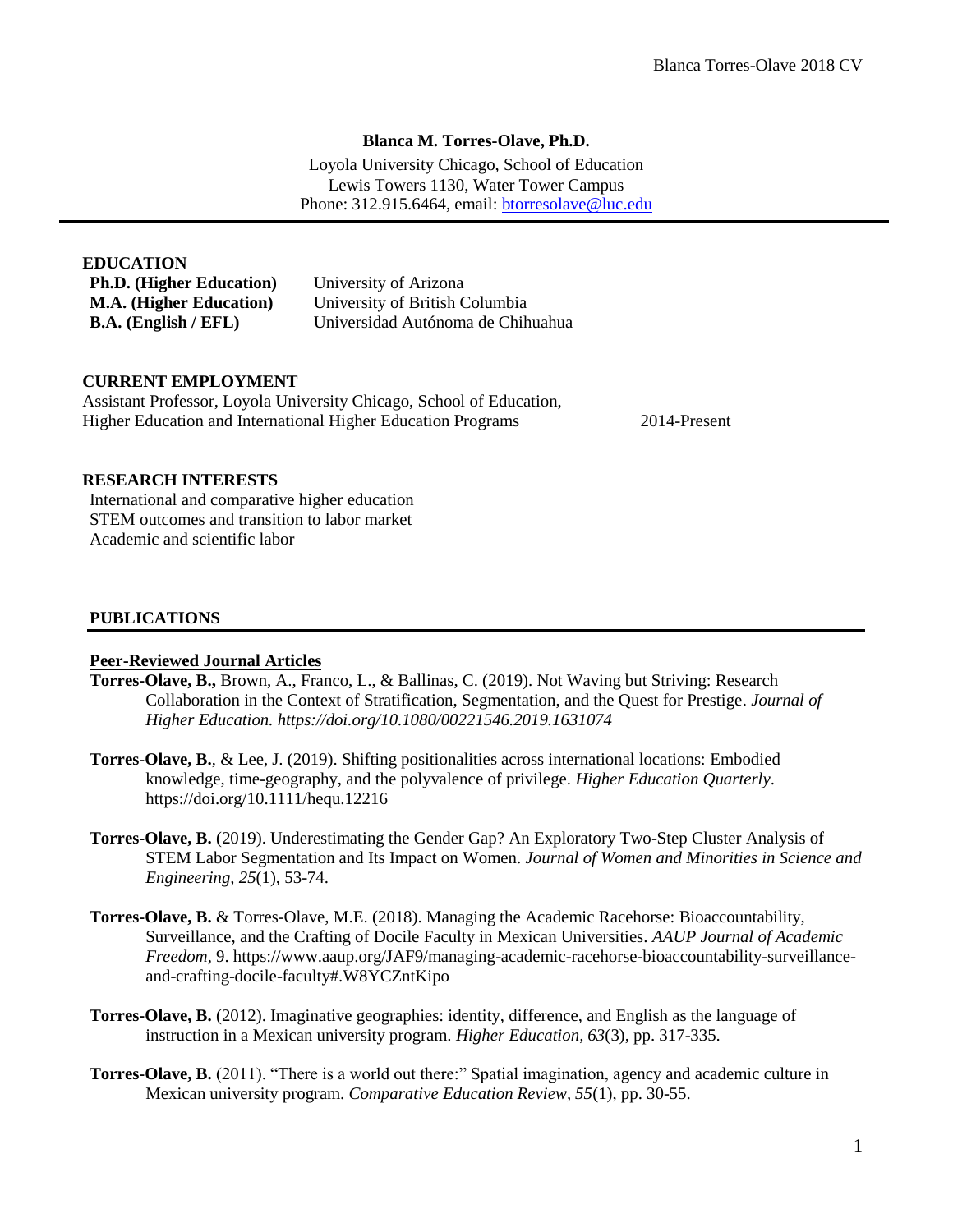## **Refereed Book Chapters**

- **Torres-Olave, B**., Horta, H., Kollasch, A., Lee, J., & Rhoades, G. (2016). The CINHEKS Comparative Survey: Emerging Design, Findings, and the Art of Mending Fractured Vessels. In J. Välimaa and D. Hoffman (eds.), *Change in networks, higher education and knowledge societies -theoretical perspectives and empirical analyses*. The Netherlands: Springer.
- Kollasch, A., Rios-Aguilar, C., **Torres-Olave, B**., & Rhoades, G. (2016). Networks as vehicles for collaborations: Exploring collaboration network dynamics of institutional and individual academic ties with external actors. In J. Välimaa and D. Hoffman (eds.), Change in networks, higher education and knowledge societies-theoretical perspectives and empirical analyses. The Netherlands: Springer.
- Rhoades, G. & **Torres-Olave, B**. (2015). Academic capitalism and academic labor markets: Negotiating a new academy and research agenda. In M. Paulsen, *Higher Education: A Handbook of Theory and Research* (Vol. 30), pp. 383-430.
- Lee, J., **Torres-Olave, B.**, Kollasch, A., & Rhoades, G. (2014). Conceptions and enactments of university service in the new knowledge economy: Case studies from STEM faculty in the US. In J. C. Shin and U. Teichler, The future of the post-massified university at the crossroads: restructuring systems and functions (pp. 119-144). The Netherlands: Springer.
- Diaz-Barriga, A. & **Torres-Olave, B.** (2014). Organismos internacionales en la educación superior latinoamericana. Proyectos y contradicciones de la posguerra y la era posterior al Consenso de Washington. En R. Malee Bassett & A. Maldonado-Maldonado (Coord.), *Organismos Internacionales y Políticas en Educación Superior ¿Pensando Globalmente, Actuando Localmente*? (Traducción P. Contreras, pp. 299-322). México: Asociación Nacional de Universidades e Instituciones de Educación Superior.
- Diaz-Barriga, A. & **Torres-Olave, B**. (2009). International organizations in Latin American higher education: Projects and contradictions in the post-WWII and Post-Washington Consensus era. In Malee Bassett, R. and Maldonado-Maldonado, A. (eds. pp. 212-228), *International organizations and higher education policy: thinking globally, acting locally*? United Kingdom: Routledge.

## **Under Review**

**Torres-Olave, B.,** Torrez, M., Ferguson, K., Bedford, A., Castillo, C., Robles, K. & Chang, A. Fuera De Lugar: Undocumented Students, Dislocation, and the Search for Belonging. *Journal of Diversity in Higher Education*.

## **Reports and Policy Documents**

- The World Bank Group. (2016). What Matters Most for Tertiary Education Systems: A Framework Paper. Washington, DC: The World Bank Group. Available at https://openknowledge.worldbank.org/bitstream/handle/10986/26516/114295-WP-PUBLIC-SABER-Tertiary-Framework.pdf?sequence=1&isAllowed=y
- **Torres, Olave, B.** (2013, April). Public Higher Education for the Public Good in Arizona: Characteristics and Challenges. Background report for the 102nd Arizona Town Hall, "Is Higher Education Ready for Arizona's Future?" April 21-24, 2013, Tucson AZ.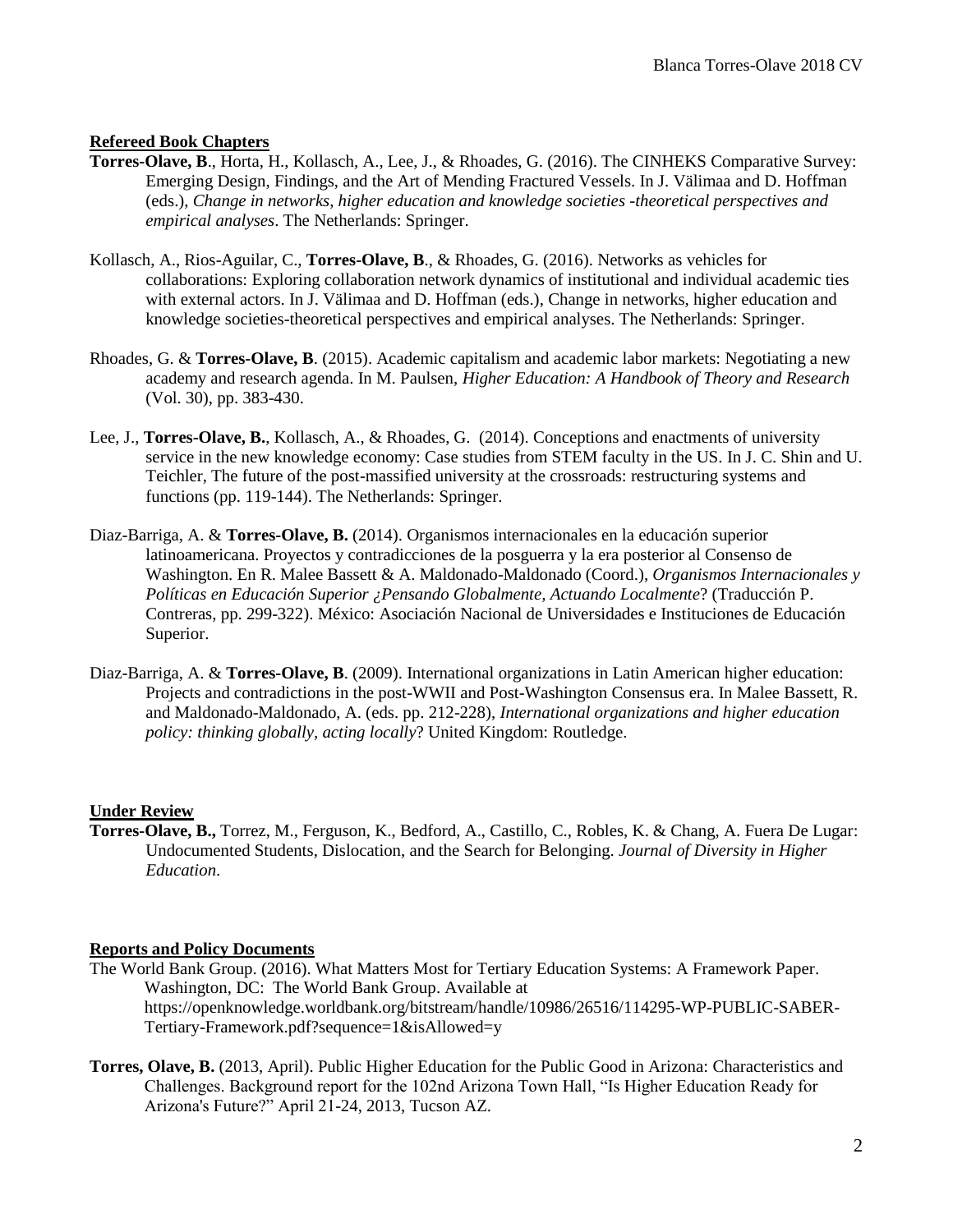- **Torres-Olave, B.** (2009). Chapter II: "Overview of the National and Regional Higher Education Systems." Southern Arizona's Regional Steering Committee's self-evaluation report for the OECD Reviews of Higher Education in Regional and City Development, IMHE. Available online at http://www.oecd.org/dataoecd/19/11/44269085.pdf
- Maldonado-Maldonado, A., **Torres-Olave, B.,** González-Canché, M. (2009). Mexico-U.S. graduate student mobility: Current trends and future issues to study. Report for the U.S.-Mexico Commission for Educational and Cultural Exchange (COMEXUS).

# **PROFESSIONAL EXPERIENCE**

## **Tertiary Education Technical Consultant, World Bank Group, March 2014-June 2015**

• **Project:** Systems Approach for Better Education Results-Tertiary Education (SABER-TE). Developed conceptual framework and literature review for "What Matters Most for Tertiary Education Systems: A Framework Paper."

## **Consultant, University of Arizona**

- **Project:** Report of the 102nd Arizona Town Hall, April 21-24, 2013 "Is Higher Education Ready for Arizona's Future?" Chapter 2.
- **Project:** Self-assessment report commissioned by the Organization for Economic Cooperation and Development (OECD) on the contribution of higher education institutions to regional development in southern Arizona. Department of Geography, University of Arizona, summer 2009. Chapter II, "Overview of the National and Regional Higher Education Systems"

## **Graduate Research Associate, University of Arizona**

- **Project**: Changes in Networks, Higher Education and Knowledge Societies (CINHEKS), a three year study sponsored by the National Science Foundation and the European Science Foundation's Higher Education and Social Change (EuroHESC) research programme. 2010-2013
- **Project**: Mexico-U.S. Graduate Student Mobility: Current Trends and Future Issues to Study. Study sponsored by U.S.-Mexico Commission for Educational and Cultural Exchange (COMEXUS). Summer 2009.

## **Teaching/Graduate Assistant, University of Arizona**

- Higher Education in the United States (HED 601), Fall 2011
- Research Design in Higher Education (HED 602), Spring 2011

## **International Teaching Experience**

• **Adjunct Instructor, September 2006-December 2006, and January 2003-June 2004.** English Department (Lengua Inglesa), Facultad de Filosofía y Letras, Universidad Autónoma de Chihuahua, Mexico.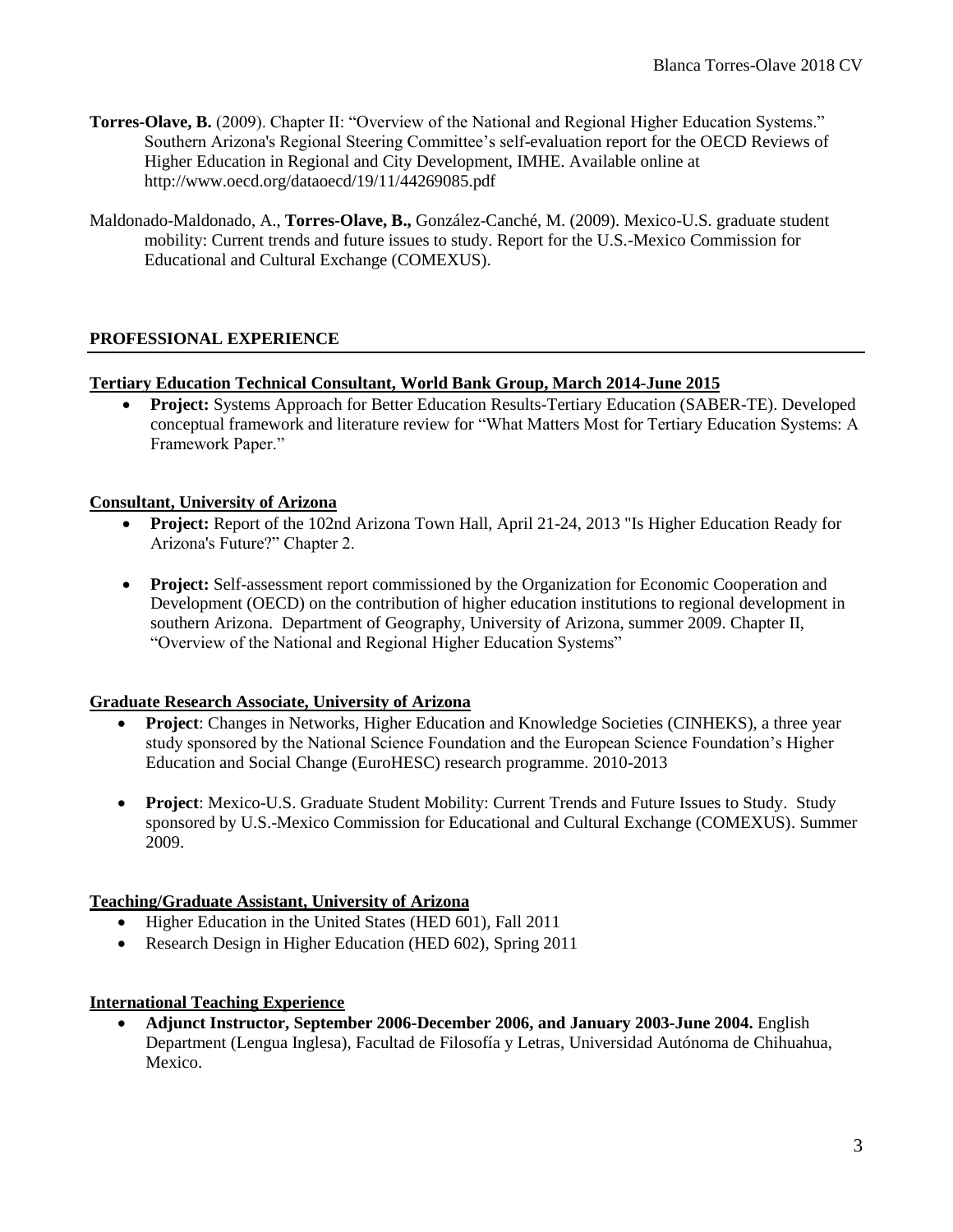- **Teacher, English as a Foreign Language (EFL) for teenagers, Sept. 2002 - June 2003.** Academia Dozal de Inglés, Chihuahua, Chihuahua, Mexico
- **Teacher, English as a Foreign Language (EFL) for adults. March 2001 - Feb. 2002.** Universidad Autónoma de Chihuahua, Language Center, Chihuahua, Mexico

# **SERVICE**

## **Professional Service**

- Chair, Council on International Higher Education at the Association for the Study of Higher Education (CIHE-ASHE). (November 2016 - November 2018).
- Ex-Officio, Board of Members, Association, Association for the Study of Higher Education (ASHE). (November 2016 - November 2018).
- Program Chair, Council on International Higher Education at the Association for the Study of Higher Education (CIHE-ASHE). (November 2015 - November 2016). Responsible for organizing the 2016 CIHE Pre-Conference, Columbus OH, Nov. 9-10.
- Faculty mentor. Association for the Study of Higher Education / Council on International Higher Education Mentoring Program (CIHE). (November 2015 - ).

## **Reviewer**

- Research in Higher Education
- Review of Higher Education
- European Education
- Higher Education Journal
- Teachers College Record
- Association for the Study of Higher Education (ASHE) Annual Conference
- Society for Research in Higher Education (SRHE)
- Invited Book Manuscript Reviewer, Routledge
- Invited Manuscript Reviewer, Springer

## **Departmental Service**

- Higher Education representative, Curriculum Committee (2018-)
- Faculty Advisor, Journal of Critical Scholarship on Higher Education and Student Affairs. (2016 )

## **University Service**

- Chair, International Committee. (September 2015 May 2016)
- Guest Speaker, "Getting a Job in Academia" panel, Student Development Committee. (November 17, 2015)
- Guest Lecturer. School of Education Interdisciplinary Graduate Seminar (ELPS 500 Immigration and Education). (March 19, 2015)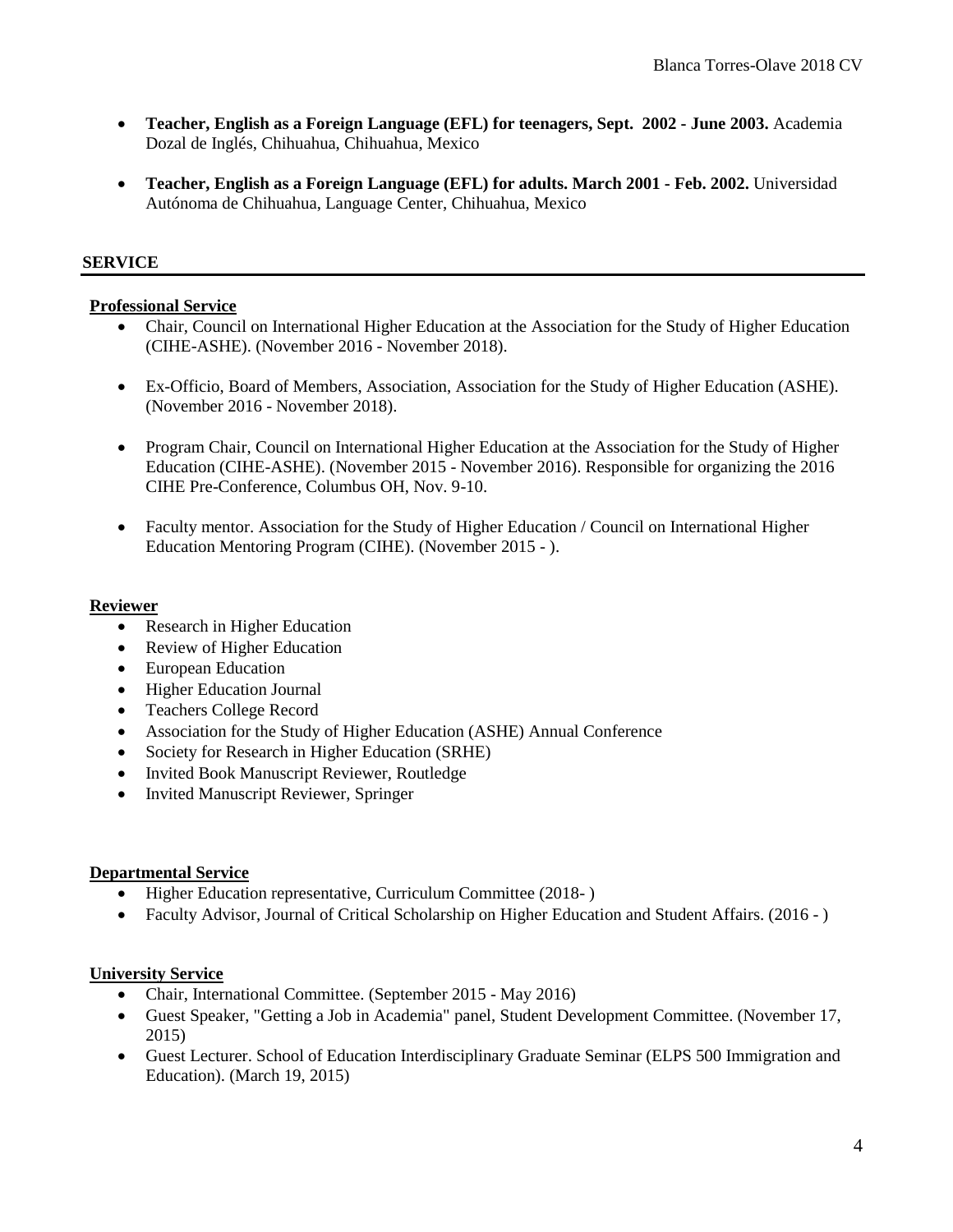# **HONORS AND AWARDS**

| Summer Research Stipend, Loyola University Chicago (\$4,000)                                                                                   | 2015                               |
|------------------------------------------------------------------------------------------------------------------------------------------------|------------------------------------|
| Banting Post-doctoral Fellowship, tenable at The University of British Columbia<br>(\$140,000)                                                 | 2014-2016 (declined)               |
| College of Education, Mary F. & Maude Miller Endowed Scholarship (\$4,750)                                                                     | 2012-2013; 2011-2012;<br>2008-2009 |
| College of Education, Ora Bretall Endowed Scholarship, University of Arizona<br>$(\$4,000)$                                                    | 2012-2013; 2010-2011;<br>2009-2010 |
| College of Education, Erasmus Circle Graduate Scholar, University of Arizona<br>$(\$500)$                                                      | 2008                               |
| Graduate College scholarship, University of Arizona (\$1,000)                                                                                  | 2008                               |
| Supplemental international doctoral award, Mexican Ministry of Education<br>(Secretaria de Educación Pública-SEP) (\$10,800)                   | 2007-2008                          |
| Graduate College Fellowship, Center for the Study of Higher Education (\$4,000)                                                                | 2007                               |
| Doctoral Fellowship, Mexican Council for Science and Technology (CONACYT)<br>$(\$72,045)$                                                      | 2007-2010                          |
| Outstanding Master's Thesis Award, Canadian Society for the Study of Higher<br>Education (CSSHE)                                               | 2006                               |
| International tuition scholarship, University of British Columbia                                                                              | 2005, 2006<br>(declined)           |
| Junior Fellow, St. John's College, University of British Columbia                                                                              | 2004-2006                          |
| Full scholarship for master's studies, Department of Foreign Affairs and<br>International Trade of the Government of Canada (DFAIT) (\$44,600) | 2004-2006                          |

## **PRESENTATIONS**

# **Invited presentations**

**Torres-Olave, B. M.** (November 6, 2015) *Renegotiating the academic trinity in the global, new economy*.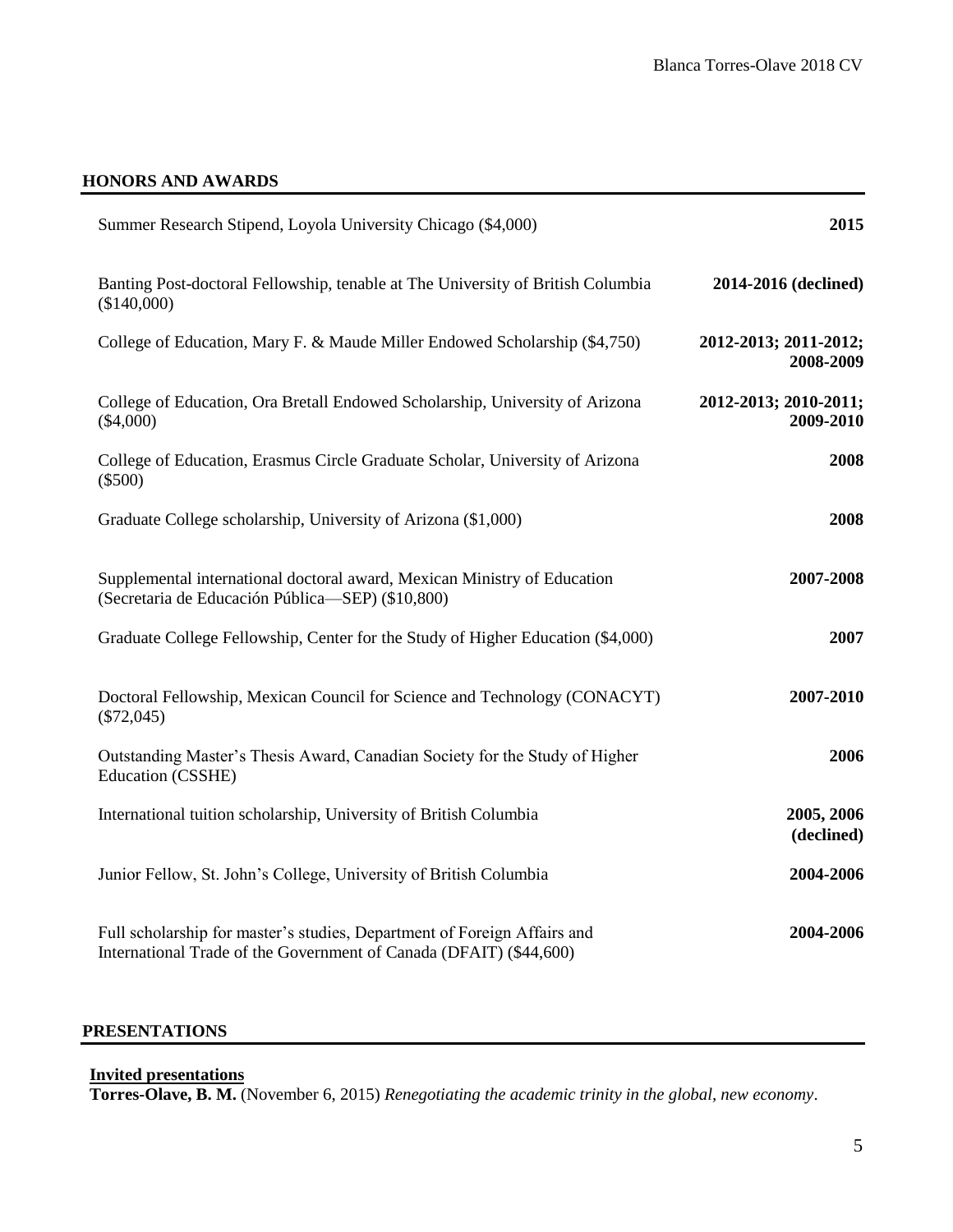Presidential session with Rhoades, G., Metcalfe, A., Baez, B. at the Association for the Study of Higher Education, Denver, CO.

- **Torres-Olave, B. M**. (April 18, 2015). *'Mobilities', silences and social change: Charting new agendas for higher education*. Guest presentation with Hoffman, D., Mahlck, P., Vabo, A., at the Department of Education, Stockholm University. Stockholm, Sweden.
- **Torres-Olave, B. M.** (November 19, 2014). *International collaborations: Creatively crossing borders in precarious times*. Invited panel with Rhoades, G., Valimaa, J., Kosmützky, A at the Annual Conference of the Association for the Study of Higher Education, Washington, DC.
- **Torres-Olave, B.** (May 30, 2012). *Lenguaje de deseo, lenguaje de poder: Perspectivas críticas acerca de la expansión global del inglés*. Conferencia de área presentada durante el Primer Congreso Internacional de Educación, Universidad Autónoma de Chihuahua (UACH), Chihuahua, México.
- **Torres Olave, B.** (November 4, 2009). *Global mobility: Examining academic border-crossings from multiple perspective*s. Opening Plenary Session presented with Cantwell, B., Maldonado-Maldonado, A. Fisher, D., Madden, M., Gonzalez Canche, M. at the 2009 Annual Conference of the Association for the Study of Higher Education. Vancouver, BC, Canada.
- **Torres-Olave, B.** (May 30, 2007). *CSSHE/CHERD Outstanding Master's Thesis Award Presentation*. Canadian Society for the Study of Higher Education (CSSHE) Annual Conference, Saskatoon, SK, Canada.

## **Refereed Presentations**

- **Torres-Olave, B. M.** and Lee, J. (November 15, 2018). Shifting positionalities across international locations: Embodied knowledge, time-geography, and the polyvalence of privilege. Interactive Panel: New Methodological Paths in Comparative Higher Education, presented at the 43<sup>rd</sup> Annual Conference of the Association for the Study of Higher Education (ASHE), Tampa FL.
- Hoffman, D., Rios-Aguilar, C., **Torres-Olave, B. M.** (March 8, 2016). *Critical comparative inquiry: Conceptual and methodological challenges.* Paper presented at the annual meeting of the Comparative and International Education Society. Vancouver, BC, Canada.
- **Torres-Olave, B. M.** (December 9, 2015). *Mobilities in a changing labor market: A critical reading of emergent precariousness employment patterns in the New Economy*. Scholarly panel presented with Hoffman, D., Mahlck, P., and Vabo, A. at the Society for Research into Higher Education Annual Conference, Newport, South Wales, UK.
- **Torres-Olave, B. M**. (November 21, 2014). *The Mis-specified Crisis in STEM education*. Scholarly panel presented with Cantwell, B. Rhoades, G., Mars, M., Szelenyi, K. at the Annual Conference of the Association for the Study of Higher Education, Washington, DC.
- **Torres-Olave, B**. (November 19, 2014). Roundtable presented with Hoffman, D. (Moderator), M., Vabo, A., Mählck, P., at the Annual Conference of the Association for the Study of Higher Education, "The Disconnect between Policy, Scholarship, and the Myths of Mobility." Washington, DC.
- Kollasch, A., **Torres-Olave, B. (**August 30, 2012). *Academic labour transformations: A social network approach.* Research paper presented at the Higher Education and Social Change (EuroHESC) Final Conference. Berlin, Germany.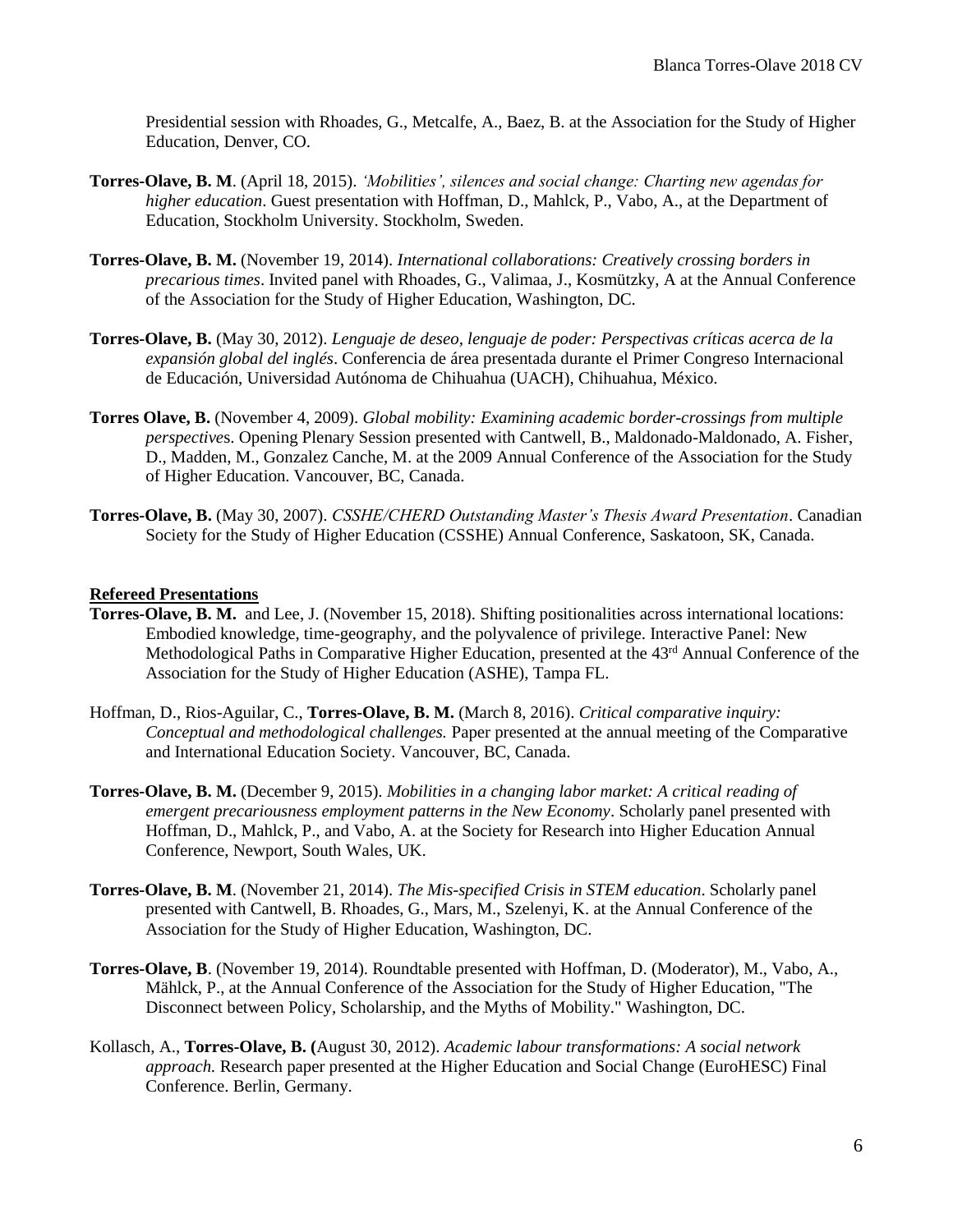- Lee, J., **Torres-Olave, B.**, Kollasch, A., Rhoades, G. (April 2012). *Conceptions and enactments of university service in the new knowledge economy: Case studies from STEM faculty in the US*. Paper presented at Seoul National University, South Korea.
- **Torres-Olave, B.,** Kollasch, A., Rios-Aguilar, C., Lee, J., Deil-Amen, R. (23 June 2011). *Geographies of opportunity: A spatial/sectoral social network analysis of U.S. university ties to external actors*. Research presentation at the CHER 2011 Annual Conference. Reykjavik, University of Iceland.
- **Torres-Olave, B.** (25 June 2011). *How networked do universities need to be in the 21st century?* Panel presented with Brennan, J., Little, B., Singh, M., Deil Amen, R., Ewen, A, Blasi, B., Hoffman, D., Kollasch, A., Kosmützky, A., Nokkala, T., Rios Aguilar, C., Välimaa, J., Teichler, U. at the Consortium for Higher Education Research Annual Conference. University of Iceland, Reykjavik.
- \*Kollasch, A., Lee, J., **Torres-Olave, B**. (2010). *Retroduction in a mixed methods international comparative research*. Presentation at the symposium "Key Challenges in Mixed-Methods International Comparative Higher Education Studies" held at the 2010 Annual Conference of the Association for the Study of Higher Education. November 17-22, Indianapolis, Indiana.
- Lee, J., Deil-Amen, R., **Torres-Olave, B.,** Kollasch, A. (2010*). Institutional Profiles in a Mixed-Methods International Comparative Study*. Paper presented at the CHER Conference 10-12 June 2010, University of Oslo, Norway
- **Torres-Olave, B.** (2009). *Imaginative geographies: Identity, difference, and English as the language of instruction in a Mexican university program*. Paper presented at the 2009 Annual Conference of the Association for the Study of Higher Education. November 3-6, Vancouver, BC, Canada.
- **Torres-Olave, B.** (2008). *International connections in a Mexican lengua inglesa program: Imagination and academic culture fuel for agency.* Paper presented at the 2008 Annual Conference of the Association for the Study of Higher Education. November 3-6, Jacksonville, FL.
- **Torres-Olave, B.** (2006). *Boundaries and peripheries: Student identity and imagined communities in a Mexican lengua inglesa program.* Paper presented at the 2006 Annual Conference of the Association for the Study of Higher Education. November 1-4, Anaheim, CA.
- **Torres-Olave, B.** (2006). *Visions, versions and perversions of curricular reform in a lengua inglesa program.* Paper presented on Research Day at the Department of Educational Studies University of British Columbia. April 21, Vancouver, Canada.
- Tran, L., Hara, H., **Torres-Olave, B.,** & Andrews, T. (2006). *Perspectives on transnational research in educational studies.* Graduate panel discussion presented at the Department of Educational Studies, University of British Columbia. January 20<sup>th</sup>, Vancouver, Canada.
- **Torres-Olave, B. M.** & \*Tran, L. (2005). *The hybrid university: The imagined communities of an overlooked model for transnational higher education*. Paper presented at the 2005 Annual Conference (West) of the Comparative and International Education Society. September 29<sup>th</sup>-October 1<sup>st</sup>, Vancouver, BC, Canada.
- **Torres-Olave, M.,** Varela, E., M., Ponce, C., & Franco, L. (2002). *Furious voices: Chihuahuan women writers' take on violence.* Paper presented at the 73rd annual meeting of the Pacific Sociological Association. April 2002. Vancouver, BC, Canada.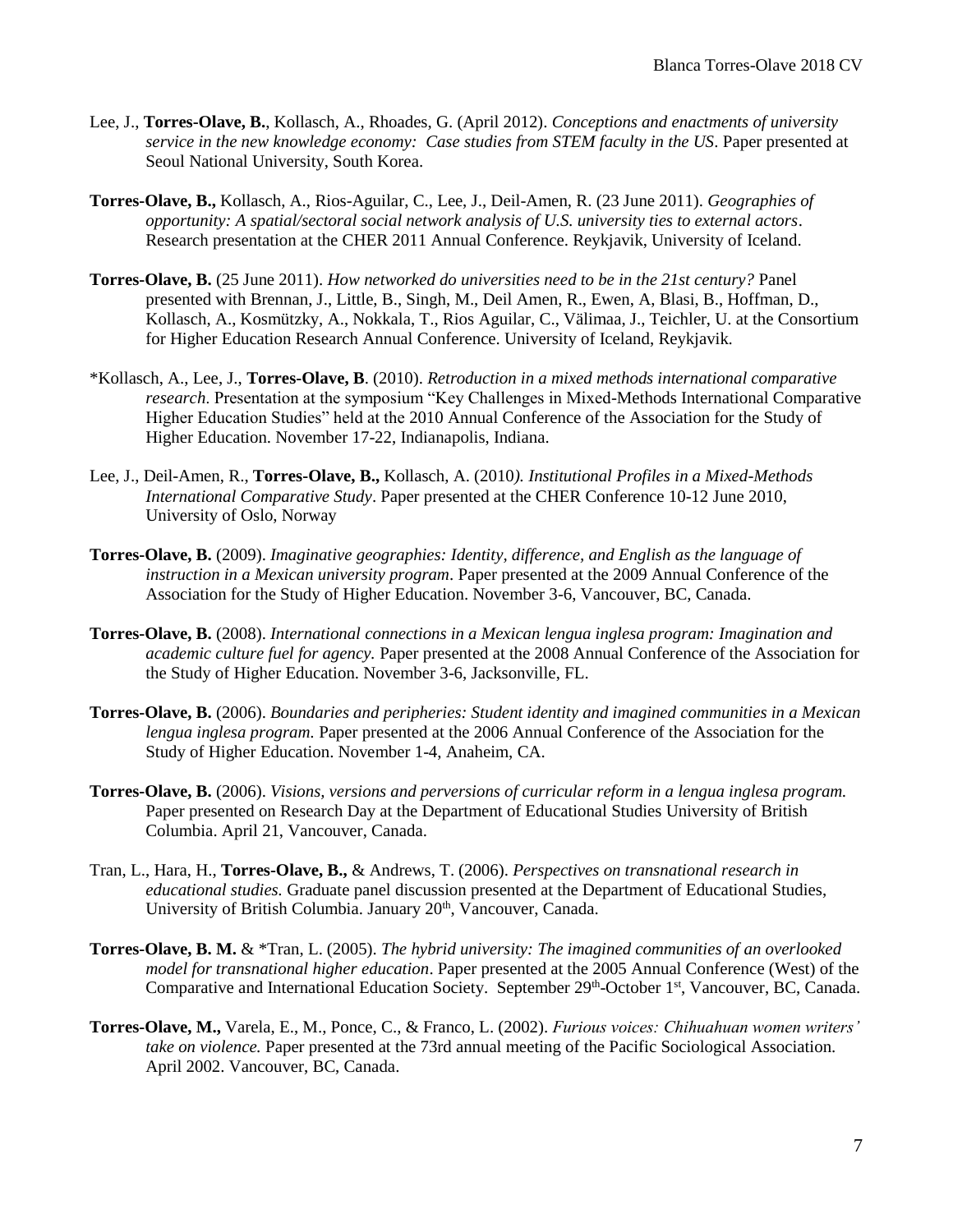## **PROFESSIONAL DEVELOPMENT**

- Online Teaching Certification. Faculty Center for Ignatian Pedagogy, Loyola University Chicago. Fall 2016.
- European Science Foundation EUROCORES/EuroHESC Workshop: Understanding Transformation in the Relationships between Societies and Higher Education: A Network Approach. University of Iceland, June 20-21, 2011.
- Introduction to Social Network Analysis Methods. University of Arizona, College of Social Sciences, January 6-8, 2011.
- Qualitative Interviewing: Interviewing Expert Informants. University of Twente, Netherlands, 5-6 July 2010.
- Eurohesc Networking Event and Case Study Workshop. University of Kassel, Germany, 15-17 June 2010.

# **DIRECTED STUDENT LEARNING**

## **Dissertation Committees**

- Marlene Chavez, Curriculum and Instruction (Conferred May 2018)
- Hiram Ramirez, Higher Education (Conferred May 2018)

## **Doctoral Comprehensive Examination Committees**

- Norma Lopez, Doctoral student, Higher Education (Spring 2018)
- Paige Gardner, Doctoral student, Higher Education (Spring 2018)
- Mark Torrez, Doctoral student, Higher Education (Spring 2016)
- Lisa Davidson, Doctoral student, Higher Education (Spring 2016)
- Hiram Ramirez, Doctoral student, Higher Education (Fall 2016)
- Ester Sihite, Doctoral student, Higher Education (Fall 2015)
- Nate Crozier, Doctoral student, Higher Education (Fall 2015)
- Sarah Furr, Doctoral student, Higher Education (Fall 2015)

## **Master's Thesis Committees**

- Leah Tienou, M.A. student, Cultural and Educational Policy Studies (Conferred 2018)
- Christina Parker, M.A. student, Cultural and Educational Policy Studies (Conferred 2015)

## **Independent Studies**

- Anne Conlon, M.Ed. student, Higher Education (Summer 2016)
- Anthony Sis, M.Ed. student, Higher Education (Spring 2016).
- Courtney Bishop, M.Ed. student, Higher Education (Summer 2015)

## **M.Ed. Culminating e-Portfolios**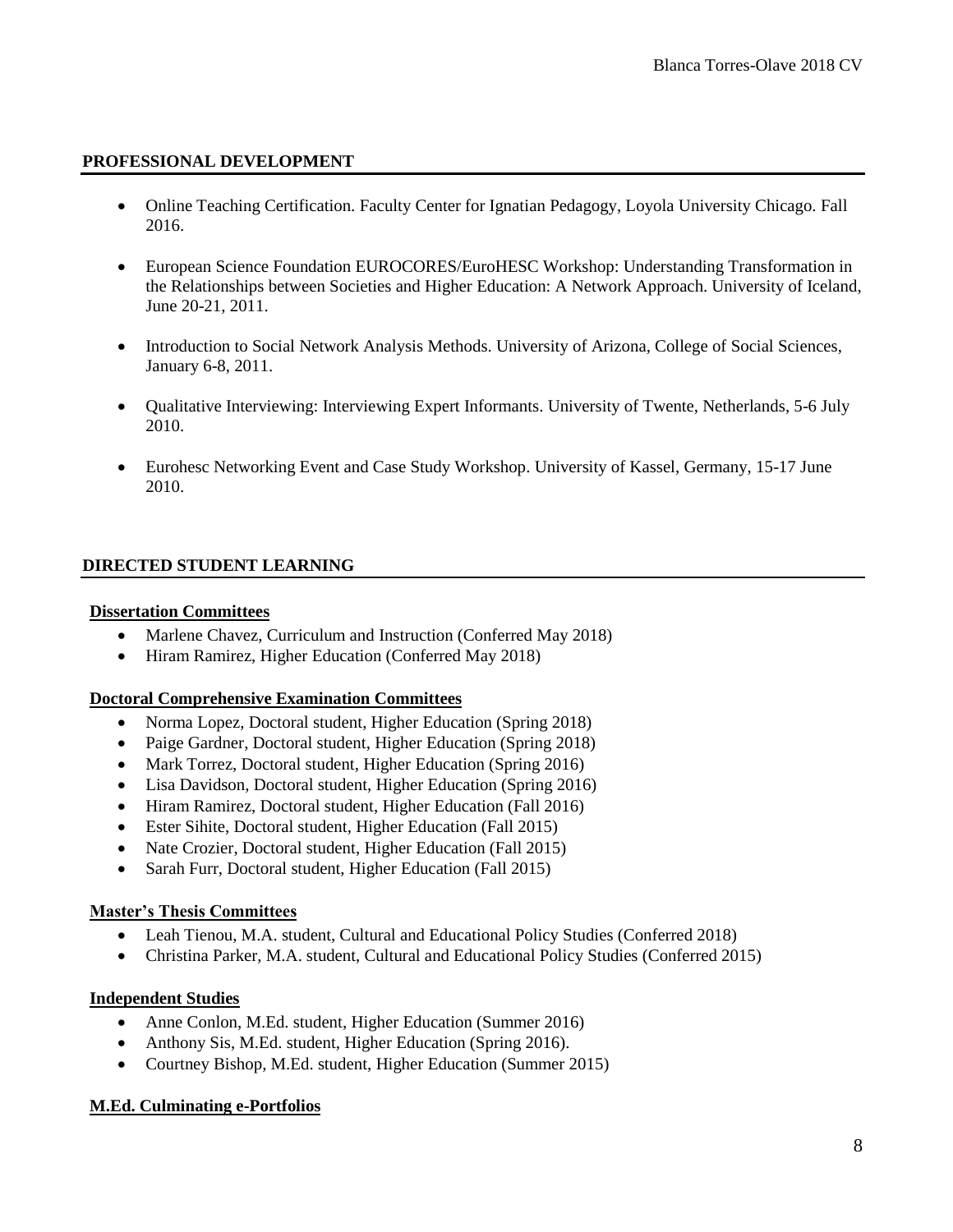# *Spring 2018*

- Jesus Gomez
- Cecilia Gomez
- Kayla Geiss
- Paola Carrera
- Jazminn Williams

# *Fall 2016*

• Anne Conlon

# *Spring 2017*

- Esperanza Salgado
- Grace Montero
- Angeline Jones
- Tanner Strong
- Dana Gramuglia

# *Spring 2016*

- Lauren Jones
- Eric Ruelle
- Hallie Brauer
- Monica Cano
- Adessa Kiryakos

# *Fall 2015*

- Courtney Bishop
- Meghan Ashbrock

# *Spring 2015*

- Megan Daly
- Katherine Murphy
- Antoaneta Topalova
- Anani Moi
- Stephanie Sferra

# *Student Advisees*

*Higher Education, Fall 2018 Cohort*

- Patrick Rezek
- Matthew Williams
- Steven Clark
- Danielle Terry
- Melissa Zbroszczyyk
- Samuel Silva
- Yolanda Riesco
- Laura Dore
- Janell Norman